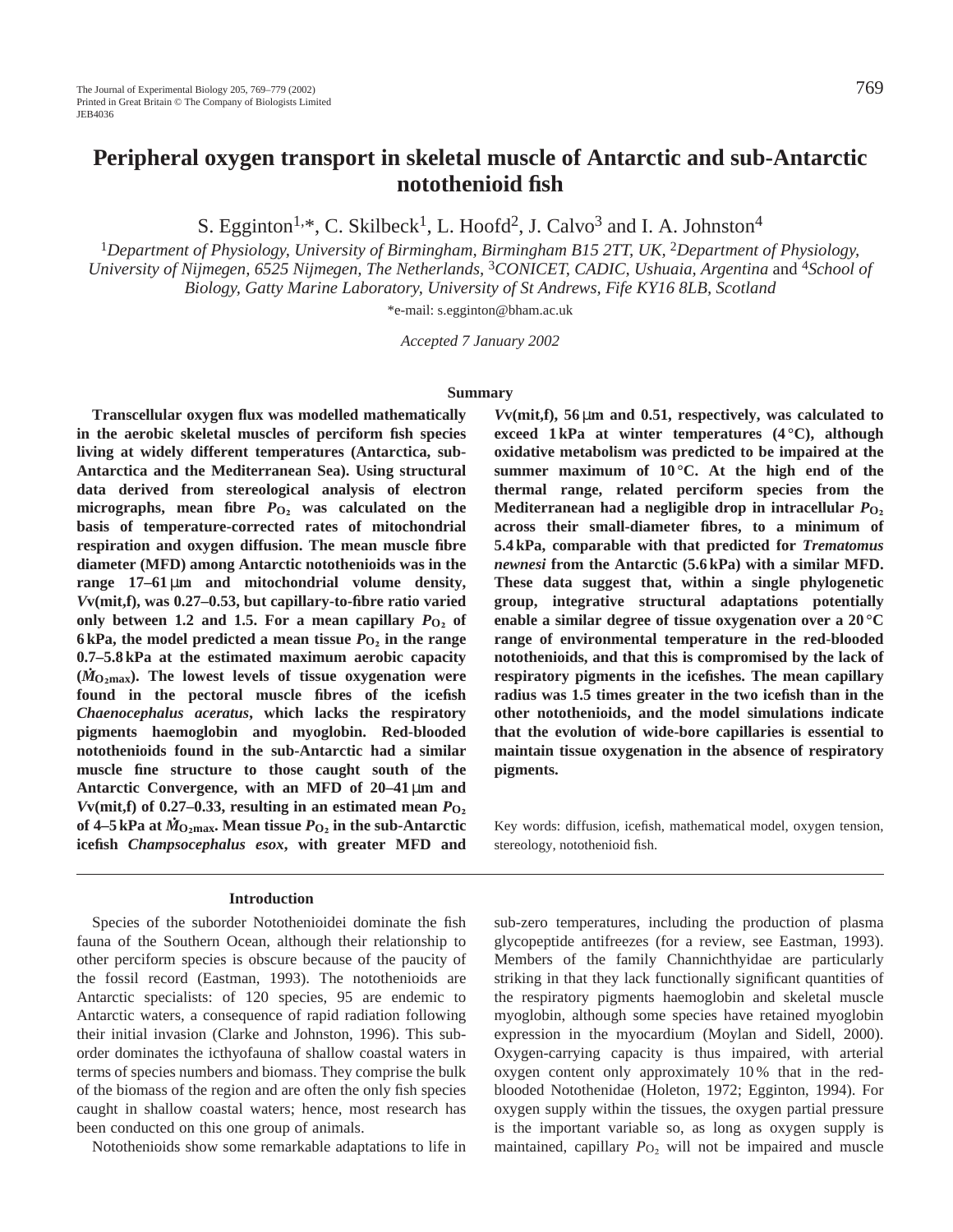function should not therefore be compromised. However, the extent to which other cardiovascular and structural adaptations compensate to minimise impaired peripheral oxygen transport is unclear.

The Southern Ocean offers a uniquely stable thermal environment within which cold adaptation of fishes may be expected to have occurred, obviating the need to retain the functional plasticity required in more variable ecosystems (Somero, 1995). Specifically, the annual range of the inshore marine environment is only approximately  $-1.5$  to  $+1.5$  °C. In deep water, which occurs closer than around other continents, temperature hardly varies from around the freezing point of sea water,  $-1.86$  °C (Eastman, 1993). The notothenioids were presumably part of the ancestral fauna associated with habitats of the continental shelf during its southerly tectonic movement prior to cooling of the Southern Ocean. However, physical isolation caused by the opening of the Drake Passage and establishment of the circumpolar current has provided the potential for unique features resulting from endemic speciation, which molecular evidence suggests is a relatively recent event (Clarke and Johnston, 1996). What might at first appear to be a cold adaptation might instead be a specialisation or ancestral characteristic of the notothenioids.

Many Antarctic fishes use a labriform type of sustained swimming, making use of well-developed pectoral fins and associated muscles (Archer and Johnston, 1987). Resting metabolic rates are low compared with temperate species, and the factorial scopes for aerobic activity are modest (Wells, 1987; Forster et al., 1987; Johnston et al., 1991). Johnston et al. (1998) found that the temperature-dependence of state 3 respiration of isolated mitochondria in perciform species fitted a single quadratic relationship irrespective of habitat temperature. This indicated that the rate of oxygen consumption per unit mitochondrion volume was relatively fixed and that increasing the volume of mitochondrial clusters was the primary mechanism for enhancing the muscle aerobic capacity in cold-water fish. Indeed, ultrastructural studies have found high densities of mitochondria in the slow muscle of Antarctic fish [35.6 % in juvenile *Notothenia neglecta* (Johnston and Camm, 1987), 50.1 % in adult *Chaenocephalus aceratus* (Johnston, 1987) and 45 % in *Psilodraco breviceps* (Archer and Johnston, 1991)] approaching or even exceeding those for myocardium of active endotherms (finch 34 %, mouse 37 %) (Bossen et al., 1978). Cold acclimation also results in an increase in mitochondrial volume density in the muscle of many temperate fish species (Johnston and Maitland, 1980; Egginton and Sidell, 1989). Thus, differences in muscle mitochondrial content in Antarctic notothenioids may be related to their phyletic derivation or simply be an extension of the response observed during winter in temperate fishes (cold acclimatisation) that has become fixed in the genome (cold adaptation).

One striking feature of muscle structure in Antarctic notothenioids is the presence of very large diameter fibres; the fibres can exceed  $50 \mu m$  in diameter in aerobic muscles and 500 µm in fast muscles (Kilarski et al., 1982; Battram and Johnston, 1991; Fernandez et al., 2000). Similar large-diameter muscle fibres are also found in notothenioid species from the Beagle Channel living at much higher temperatures (Johnston et al., 1998; Fernandez et al., 2000). The potential problems with oxygen transport in cold-water notothenioids are therefore accentuated by long diffusion distances, which are well beyond those normally experienced in cold-acclimated fishes (Egginton, 1998). To investigate this further, we have compiled data on the fine structure of slow muscle fibres from the locomotory (pectoral) muscle of perciform species inhabiting a wide range of environmental temperatures from the Southern Ocean to the Mediterranean Sea and used a modelling approach to examine the fundamental structural features necessary for adequate oxygenation of skeletal muscle in different thermal environments.

# **Materials and methods**

# *Animals*

The fish species studied all belonged to the Order Perciformes. The Antarctic notothenioids *Trematomus newnesi* (Boulenger) 9–12 cm standard length (SL) and 5–24 g body mass (*M*b) (*N*=5), *Lepidonotothen nudifrons* (Lönnberg) 12–14 cm SL and 30–50 g *M*b (*N*=5) and *Notothenia coriiceps* (Richardson) 30–37 cm SL and 550–1050 g *M*b (*N*=6) and the channichthyid *Chaenocephalus aceratus* (Lönnberg) 42–52 cm SL and 615–1470 g *M*b (*N*=6) were caught around the South Orkney Islands (60°43′S, 45°36′W) during the austral summer when sea temperatures are typically  $-1.0$  to 0 °C. The sub-Antarctic notothenioids *Paranotothenia magellanica* (Forster) 13–16 cm SL and 37–69 g *M*b (*N*=5), *Eleginops maclovinus* (Valenciennes)  $14-17$  cm SL and  $39-76$  g  $M_b$  ( $N=5$ ) and *Patagonotothen tessellata* (Richardson) 17–20 cm SL and 69–103 g *M*b (*N*=5) and the icefish *Champsocephalus esox* (Günther) 23–25 cm SL and  $75-90 g M_b$  ( $N=5$ ) were caught in the Beagle Channel, Argentina, where winter temperatures are around  $4^{\circ}$ C and summer temperatures reach  $10-11^{\circ}$ C. The Mediterranean perciform species used for comparison were *Lithognathus mormyrus* L., 12–15 cm SL and 38–63 g *M*b (*N*=5), and *Coris julius* L., 9–14 cm SL and 6–23 g *M*b (*N*=4), which were caught in the Bay of Naples during the autumn, where temperatures were around 20 °C.

## *Sample preparation*

Four to six fish were selected at random from each group and briefly sedated in bicarbonate buffered 1:50 000 (m/v) tricaine methane sulphonate (MS222; Sandoz) prior to stunning and spinal cord transection. The pectoral muscles deliver the main propulsive force during swimming, with slow ('red') fibres located mainly adjacent to the pectoral girdle. Samples of the slow adductor muscle were dissected free from skin, subdermal lipid and overlying fast muscle. Muscle was pinned at resting length to strengthened cork strips and fixed for 2-3h at approximately 10 °C in a buffered glutaraldehyde solution (Egginton and Sidell, 1989; Archer and Johnston, 1991). Samples were then trimmed into pieces with a cut face of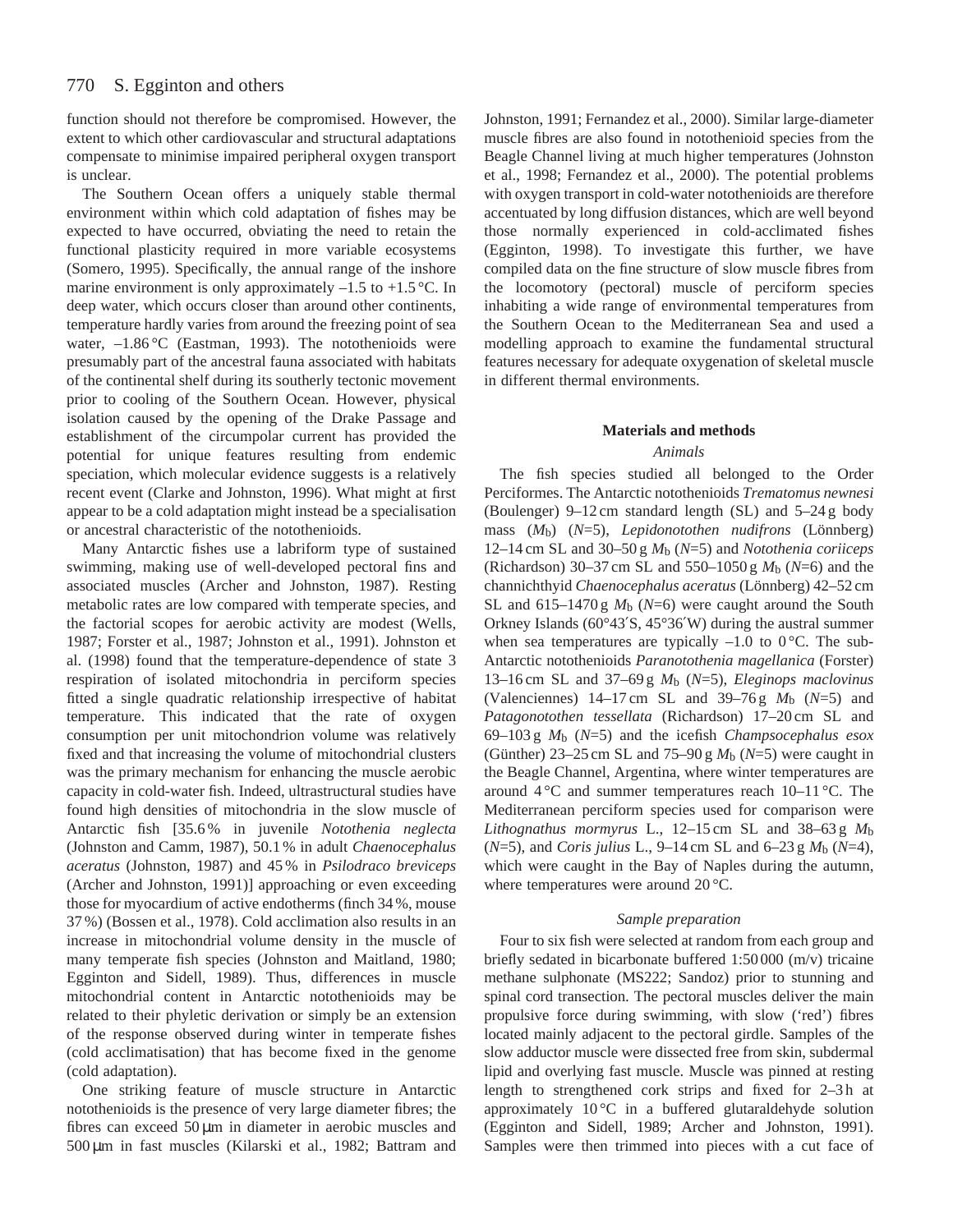approximately 1 mm<sup>2</sup>, stored overnight in fresh fixative at  $4^{\circ}$ C then post-fixed in buffered  $1\%$  OsO<sub>4</sub> (m/v) for 1h, dehydrated in ascending grades of alcohols and vacuum-embedded in epoxy resin (Araldite/Epon). Six blocks per fish were prepared, and one was chosen at random for subsequent analysis.

## *Light microscopy*

Semi-thin  $(0.5 \mu m)$  sections were stained with Toluidine Blue to orientate the blocks for true transverse or longitudinal sections of muscle fibres (around 50 per field, two fields per section) and to quantify the capillary supply at a magnification of ×500 as capillary-to-fibre ratio (C:F), using an unbiased sampling rule (Egginton, 1990) and rounded to the nearest half-capillary for ease of computation. Mean fibre area was estimated as the inverse of fibre density per field or as the mean of digitised areas (previous experience has shown these approaches to produce equivalent values).

#### *Electron microscopy*

Ultrathin (approximately 80 nm) sections (one per block, chosen at random) were double-stained with methanoic uranyl acetate  $(30\% \text{ m/v})$  and aqueous lead tartrate  $(2\%)$ , and electron micrographs were taken at an accelerating voltage of 60 kV from one or two grids per block (one field per grid, 20–30 fibres per field). Micrographs were analysed at a final magnification of  $\times 8750$  to  $\times 15750$  using the transparent overlay of a stereological counting grid. A lattice spacing (*d*) of 1.3 cm (equivalent to  $0.8-1.51 \,\mu\text{m}$ ) was used for quantification of subcellular structure using standard pointcounting and line-intercept techniques for area and boundary length estimates, respectively (Egginton and Sidell, 1989). Providing that random sampling criteria are applied, volume density (*V*v) in practice represents the area of any structure as a proportion of a reference cross-sectional area. The large fibre diameter precluded the use of the whole cross section as reference phase, so muscle was subsampled by the method of systematic area-weighted quadrats, whereby different regions are sampled in proportion to their volume fraction, giving an unbiased estimate of population means (Cruz-Orive and Weibel, 1981). Data were collected separately for subsarcolemmal and intermyofibrillar zones, from which mean fibre volumes could also be calculated.

#### *Mathematical modelling*

The combined effect that differences in fine structure have on the intracellular oxygen tension of the aerobic pectoral muscle fibres was explored by means of a mathematical model of intracellular diffusion (Hoofd and Egginton, 1997). This model is based on the structural parameters affecting both oxygen delivery and consumption and, hence, provides an estimate of the potential for intracellular oxygenation assuming maximal blood flow and mitochondrial respiration. Briefly, the potential oxygen delivery (determined by the capillary supply) is balanced by oxygen consumption (scaled according to mitochondrial volume), allowing for the diffusion distance involved (which varies with fibre radius) and oxygen permeability (given by the ratio of intracellular lipid to aqueous sarcoplasm), corrected for the kinetic effects of temperature  $(Q_{10})$ , and partitioned among the distinct structural regions found in fish muscle fibres (subsarcolemmal and intermyofibrillar zones).

The input variables used, and adjusted in an iterative manner to explore their relative importance, were: temperature  $(^{\circ}C)$ , oxygen permeability,  $p_{\text{O}_2}$  (mol m<sup>-1</sup> kPa<sup>-1</sup> s<sup>-1</sup>), rate of oxygen consumption,  $\dot{M}_{\text{O}_2}$  (mol O<sub>2</sub> m<sup>-3</sup> tissue s<sup>-1</sup>), intermy of ibrillar zone radius/fibre radius, mitochondrial volume density, *V*v(mit,f), lipid volume density, *V*v(lip,f), the number of capillaries around a fibre and the angular location of capillaries around a fibre.

The model of necessity invokes a number of assumptions: (i) that muscle fibres have a circular cross section and a radius equal to the mean radius for that tissue, derived from empirical measurements; (ii) that capillaries have a circular cross section, which in red-blooded species is  $3.1 \,\mu m$  in diameter (based on measurements from *Notothenia coriiceps* slow muscle) and in icefish is  $4.5 \,\mu\text{m}$  (based on measurements from *Chaenocephalus aceratus* slow muscle); (iii) that mitochondria consume oxygen at a rate of  $4.0 \text{ ml} O_2 \text{ ml}^{-1} \text{ min}^{-1}$  at  $37 \text{ °C}$  and operate with a  $Q_{10}$  of 2.0; (iv) that capillaries are spaced at equidistant angles around the muscle fibre; (v) that mitochondria are not distributed homogeneously (the respective volume densities in the subsarcolemmal and intermyofibrillar zones are quantified separately); (vi) that, to accommodate data from different studies, lipid is distributed homogeneously throughout the fibre (see below); (vii) that Krogh's diffusion constant relative to water  $(Kr)$  is 5 for lipid  $(K<sub>L</sub>)$  and 0.4 for cytoplasm  $(K_C)$  (a cytoplasmic value of  $K_C=0.5$  is assumed for icefish because of their lower protein concentration); (viii) that permeability is the weighted average of Krogh's diffusion constants for the lipid and cytoplasmic fraction,  $p_{O_2}$ ={*V*v(lip,f)*K*<sub>L</sub>+[1–*Vv*(lip,f)]*K*<sub>C</sub>}=(*D*<sub>O</sub><sub>2</sub>×*S*<sub>O<sub>2</sub>), where *D*<sub>O<sub>2</sub></sub></sub> and  $S<sub>O<sub>2</sub></sub>$  are oxygen diffusivity and solubility, respectively; (ix) that assumed myoglobin is zero or negligible in all species since myoglobin is not expressed in notothenioids and would, in any case, be ineffective at low temperatures; (x) that mitochondrial cristae density and respiratory chain enzyme activity are similar among species, with the lower cristae density of icefish incorporated as a variant; and (xi) that blood flow is maximal and capillary  $P_{\text{O}_2}$  is 6 kPa.

The model allows the influence of the following variables to be examined: (i) Krogh's diffusion constant; (ii) fibre size; (iii) capillary size (iv) homogeneity of mitochondrial and lipid distribution and (v) interspecific differences when values are normalised for a common temperature.

#### *Statistical analyses*

The data were based on mean fibre composition, so statistical comparisons accounting for intraspecific variance were not possible, but we used a Student's *t*-test to indicate where significant interspecific differences were found on the basis of the mean  $\pm$  s.D.  $P_{\text{O}_2}$ .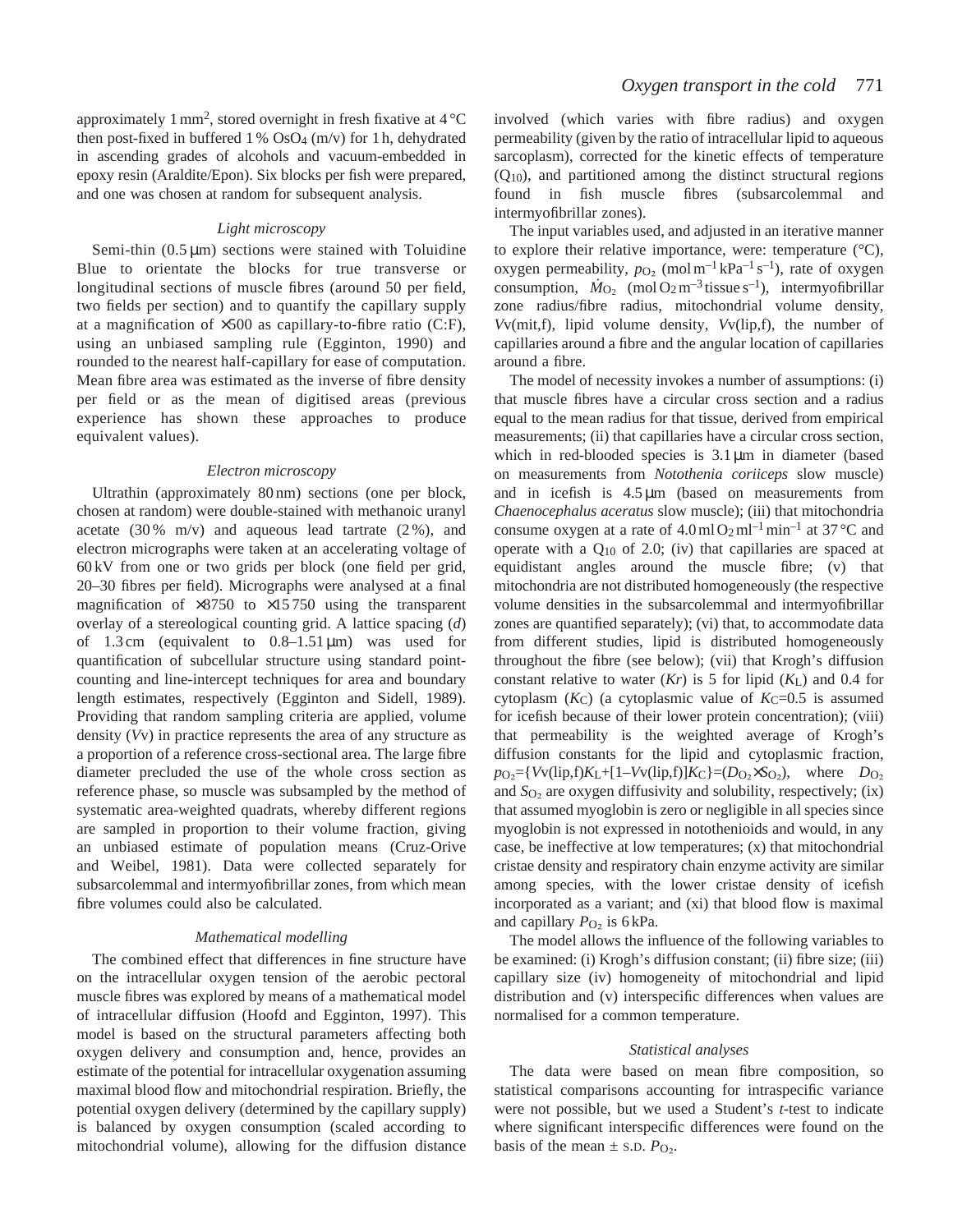#### 772 S. Egginton and others

|  |  |  |  |  | Table 1. Oxygenation of pectoral skeletal muscle fibres in perciform fishes from different thermal environments |  |
|--|--|--|--|--|-----------------------------------------------------------------------------------------------------------------|--|
|  |  |  |  |  |                                                                                                                 |  |

|                            |        |                      |          |               |              |                 |                   | Minimum        | Fibre       |      |         |
|----------------------------|--------|----------------------|----------|---------------|--------------|-----------------|-------------------|----------------|-------------|------|---------|
|                            |        |                      |          | <b>Mass</b>   | SL.          | Temperature     | $P_{\text{O}}$    | $P_{\text{O}}$ | area        |      | Vv      |
| <b>Species</b>             | Region | Habitat              | Activity | (g)           | (cm)         | $({}^{\circ}C)$ | (kPa)             | (kPa)          | $(\mu m^2)$ | C: F | (mit,f) |
| Trematomus newnesi         | Ant    | Pelagic              | Active   | $17 + 4$      | $11 \pm 0.5$ | $\Omega$        | $5.796 \pm 0.099$ | 5.619          | 238         | 1.3  | 0.31    |
| Lepidonotothen nudifrons   | Ant    | Demersal/<br>pelagic | Moderate | $35 \pm 6$    | $18 + 4$     | $\mathbf{0}$    | $4.373 \pm 0.531$ | 3.676          | 1052        | 1.2  | 0.29    |
| Notothenia coriiceps       | Ant    | Demersal             | Sluggish | $698 \pm 82$  | $32\pm 2$    | $\mathbf{0}$    | $3.290 \pm 0.791$ | 2.303          | 1638        | 1.2  | 0.27    |
| Chaenocephalus aceratus    | Ant    | Demersal             | Sluggish | $1191 \pm 94$ | $49\pm1$     | 0               | $1.190 \pm 1.531$ | $\theta$       | 2932        | 1.5  | 0.53    |
| Paranotothenia magellanica | Sub    | Pelagic              | Active   | $65 \pm 10$   | $16+1$       | 4               | $5.815 \pm 0.073$ | 5.683          | 289         | 2.0  | 0.27    |
| Eleginops maclovinus       | Sub    | Pelagic              | Active   | $52 + 7$      | $17+1$       | 4               | $5.762 \pm 0.090$ | 5.602          | 289         | 3.1  | 0.33    |
| Patagonotothen tessellata  | Sub    | Demersal             | Sluggish | $116 \pm 22$  | $18+1$       | 4               | $4.211 \pm 0.564$ | 3.510          | 1345        | 3.0  | 0.33    |
| Champsocephalus esox       | Sub    | Pelagic              | Active   | $82 \pm 8$    | $24 \pm 1$   | 4               | $1.970 \pm 1.330$ | 0.668          | 2427        | 3.0  | 0.51    |
| Paranotothenia magellanica | Sub    | Pelagic              | Active   | $65 \pm 10$   | $16+1$       | 10              | $5.723 \pm 0.110$ | 5.524          | 289         | 2.0  | 0.27    |
| Eleginops maclovinus       | Sub    | Pelagic              | Active   | $65+4$        | $18\pm1$     | 10              | $5.642 \pm 0.135$ | 5.402          | 289         | 3.1  | 0.33    |
| Patagonotothen tessellata  | Sub    | Demersal             | Sluggish | $116 \pm 22$  | $18+1$       | 10              | $3.317 \pm 0.847$ | 2.265          | 1345        | 3.0  | 0.33    |
| Champsocephalus esox       | Sub    | Pelagic              | Active   | $82 \pm 8$    | $24 \pm 1$   | 10              | $0.719 \pm 1.511$ | $\overline{0}$ | 2427        | 3.0  | 0.51    |
| Lithognathus mormyrus      | Med    | Pelagic              | Moderate | $57 + 5$      | $14\pm1$     | 20              | $5.663 \pm 0.122$ | 5.425          | 327         | 3.5  | 0.13    |
| Coris <i>julius</i>        | Med    | Pelagic              | Active   | $12 + 4$      | $10\pm1$     | 20              | $5.052 \pm 0.383$ | 5.437          | 408         | 2.8  | 0.32    |

Ant, Antarctic; Sub, sub-Antarctic; Med, Mediterranean; C:F, capillary-to-fibre ratio; *V*v(mit,f), mitochondrial volume density; SL, standard length.

Mean values  $\pm$  s.D. are for a distribution of values based on mean structural data ( $N=961$  grid points).

#### **Results**

The structural variables used as input to the oxygen diffusion model are shown in Table 1. Differences in fibre dimensions are largely a function of the mean body mass of the fish studied. The slow fibres studied were isolated from the reddest area of the pectoral fin adductor muscle (see Fernandez et al., 2000). The data on mitochondrial volume density were taken from Johnston et al. (1998) and S. Egginton and C. Skilbeck (unpublished results), whereas the measurements of the capillary bed are from the present study.

#### *Antarctic species*

The volume density of mitochondria, *V*v(mit,f), in the three red-blooded notothenioids was in the range 0.27–0.31 (Table 1). The mean muscle fibre cross-sectional area was 6.9 times higher in *Notothenia coriiceps* than in *Trematomus newnesi*, largely reflecting their relative body masses (Table 1). The capillary-to-fibre ratio was, however, similar (1.2–1.3) in all three species (Table 1). Plots of the modelled intracellular oxygen tension against muscle fibre radius for these species are shown in Fig. 1A–C. There was no reduction in *P*O∑ across the relatively narrow slow fibres of *Trematomus newnesi* (Fig. 1A), and a small (16 %) reduction across fibres in *Lepidonotothen nudifrons*, which had approximately twice the mean radius (Fig. 1B). The relationship between fibre radius and the calculated intracellular  $P<sub>O<sub>2</sub></sub>$  was complex. For example, although the fibre radius in *Notothenia coriiceps* was only 23 % greater than in *Lepidonotothen nudifrons*, the reduction in oxygen tension at the centre of the fibres was substantially (30 %) greater (Fig. 1B,C). The mean slow fibre radius in *Chaenocephalus aceratus* was 3.5 times that of

*Trematomus newnesi* and, whereas *V*v(mit,f) was substantially higher (51 %) (Table 1), calculated  $P_{\text{O}_2}$  was more than 99 % lower in the centre of the fibre (Fig. 1D).

#### *Sub-Antarctic species*

The sub-Antarctic notothenioids had a similar *V*v(mit,f) to the high-latitude confamilial species (range 0.27–0.33) (Table 1). However, there were approximately twice as many capillaries per fibre (C:F 2.0–3.1) (Table 1). Model simulations predicted that the two species with the narrowest fibres, *Paranotothenia magellanica* (Fig. 2A) and *Eleginops maclovinus* (Fig. 2B), would have a negligible drop in oxygen tension across the fibre at the average winter  $(4^{\circ}C)$ temperature. The *P*<sub>O<sub>2</sub> drop in *Patagonotothen tessellata*</sub> (Fig. 2C) was similar to that observed in the Antarctic species *Lepidonotothen nudifrons* but half that in *Notothenia coriiceps*, both of which had slow fibres with a similar mean diameter (Fig. 1B,C). At the summer temperature of  $10^{\circ}$ C, mean  $P_{\text{O}_2}$ was only approximately 2 % lower than that in winter for *Paranotothenia magellanica* and *Eleginops maclovinus* (Fig. 2E,F), whereas in *Patagonotothen tessellata* (Fig. 2G) the decrease was 10 times greater (21 %). Slow fibres in the sub-Antarctic icefish *Champsocephalus esox* had a similar mitochondrial volume density to those in the Antarctic icefish (0.51) but a twofold higher capillary-to-fibre ratio (Table 1). In summer, the predicted intracellular oxygen tension was 50 % lower than in winter (Fig. 2D,H), being similar to that of the Antarctic channichthyid *Chaenocephalus aceratus* (Table 1).

## *Mediterranean species*

In the warmer, low-latitude perciform species, there was a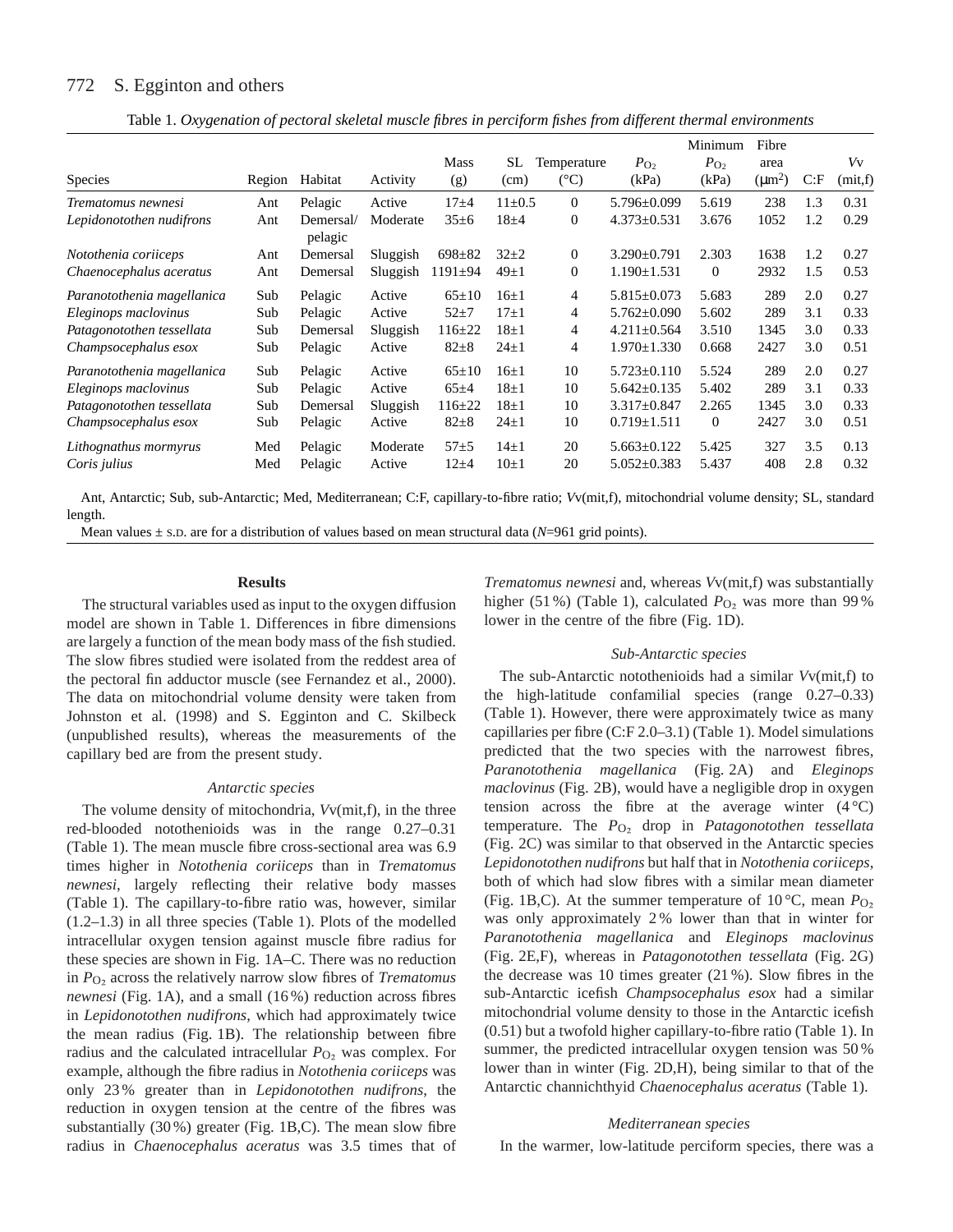Fig. 1. (A–D). Wire frame plots of calculated intracellular *P*O∑ (kPa) in slow oxidative fibres of the locomotory (pectoral) muscles from Antarctic notothenioid species.  $P_{\text{O}_2}$  is on the vertical axis and fibre radius  $(\mu m)$  on the horizontal axes, with the centre at  $(0,0)$ . The highest  $P_{\text{O}_2}$  value (6 kPa) represents that of capillaries around a fibre; this declines both radially and circumferentially, initially with a steep gradient that quickly levels out towards the inner part of the fibre. The integrated response of differences in fibre size and intracellular compartments is predicted to maintain a similar level of tissue oxygenation at a cell temperature of  $0^{\circ}$ C when fibre radius is small. When fibre girth is increased, the decrease in mean  $P_{\text{O}_2}$  is pronounced, an effect that is accentuated within the fibres of the channichthyid *Chaenocephalus aceratus*, where anoxic regions are predicted to occur. See text for details.



60 % difference in *V*v(mit,f) (Table 1). However, as the fibre radius was small and capillary supply moderate to high, the muscle fibres are predicted to have an intracellular  $P_{\text{O}_2}$  in excess of 5 kPa (Fig. 3), similar to that seen in *Trematomus newnesi* from the Antarctic at 0 °C.

# *Determinants of fibre* P*O*<sup>∑</sup>

Krogh's diffusion constant (*Kr*, the arithmetic product of the diffusion coefficient for oxygen,  $D<sub>O<sub>2</sub></sub>$ , and the solubility constant for oxygen, *S*<sub>O2</sub>) is conveniently expressed relative to that of water, and a value of *Kr*=0.4 is appropriate for a nominal cell protein concentration of  $30 \,\mathrm{mg\,ml^{-1}}$ . However, lower values for trunk muscle protein concentration may increase *Kr* to 0.5 or above and, hence, lead to a potentially higher mean  $P_{\text{O}_2}$  than that predicted using the standard input variables (Fig. 4A). Most vertebrates have a capillary diameter of approximately 2.1 µm, although nototheniid vessels are somewhat larger, at  $3.1 \,\mu m$ , and those from channichthyids are even larger, at 4.5 µm. There is an increase in oxygen tension across this range of vessel size as the larger vessel circumference allows for an increased outflow of oxygen (Fig. 4B). Fibre size has a major influence on calculated intracellular oxygen tension (Fig. 4C). Indeed, mean *P*<sub>O2</sub> varies directly with fibre cross-sectional area, irrespective of species or geographical zone/environmental temperature at which the notothenioids live (Fig. 5A). Thus, there is little inter-specific difference in mean  $P_{\text{O}_2}$  when the variation in  $Vv(\text{mit},f)$  among species is normalised by calculating the total mitochondrial volume per unit fibre length (Fig. 5B). The complementary changes due to these major influences are illustrated for *Chaenocephalus aceratus* by iteratively varying fibre radius at the normal environmental temperature (Fig. 6B) and environmental temperature at normal fibre radius (Fig. 6A).

#### **Discussion**

The Antarctic fish fauna present a rare opportunity to examine the response of ectothermic vertebrates to an essentially unchanging, very cold environment. In addition, the unique endemic speciation within the marine environment allows closely related species of differing ecotypes and morphologies to be compared. However, as a consequence of low species diversity and predation pressure, these fishes may not need to conform as fully to the environment compared with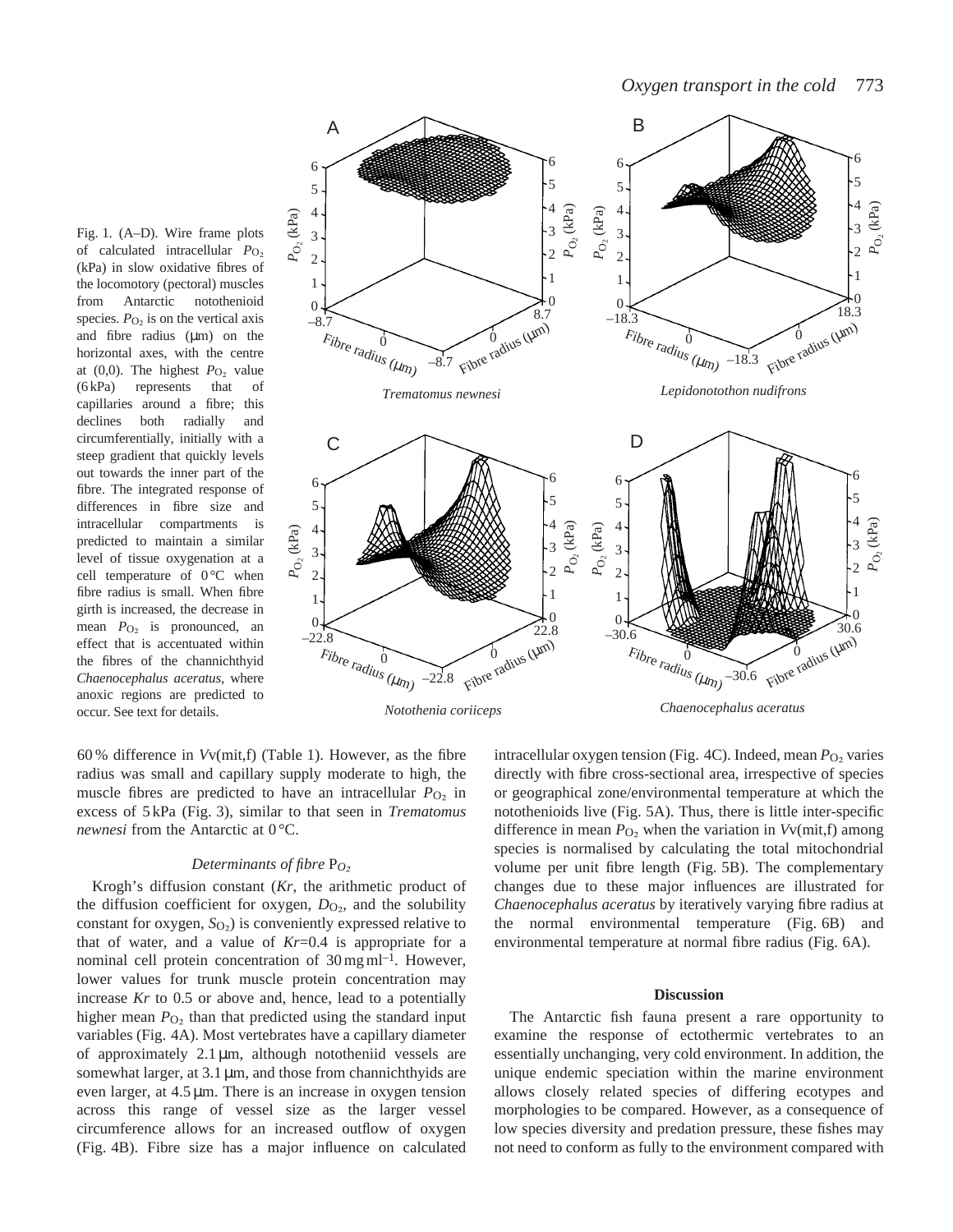

Fig. 2. Intracellular  $P_{\text{O}_2}$  (kPa) in slow pectoral muscle fibres of notothenioids from the sub-Antarctic region. The integrated response of differences in fibre radius and intracellular compartments is predicted to maintain a similar level of tissue oxygenation at cell temperatures experienced during winter (A–D) and summer (E-H) (4 and 10 °C, respectively). The icefish *Champsocephalus esox* shows a potential hypoxaemia that is particularly evident at the higher temperature (H).

other ecosystems and, hence, challenge the usual concept of all species evolving to the same adaptionist pinnacle. In addition, the relatively short period of stock isolation may mean that the present fauna present an incomplete process of cold adaptation. Indeed, it is clear from the Channichthyidae that cardiovascular adaptations do not compensate fully for the loss of respiratory pigments. We used a mathematical model of peripheral oxygen supply to explore the major influences on oxygen delivery to locomotory muscle, accepting that our current understanding of the physiology is incomplete and that a perfect model does not exist.

# *Temperature*

Bearing in mind these limitations, model iterations are helpful to illustrate the physiological limits likely to be imposed by current phenotype, and also to gauge the effect of any change in environmental temperature as a result of climatic change or altered distribution patterns. For example, should *Chaenocephalus aceratus* be faced with the annual range of temperatures experienced by *Champsocephalus esox*, we calculate a mean fibre  $P_{\text{O}_2}$ of  $0.89 \pm 1.51$  kPa at  $4^{\circ}$ C and 0.45 $\pm$ 1.31 kPa at 10 °C (means  $\pm$  s.p.), with a significant proportion of mitochondria along the fibre radius experiencing anoxia. Clearly, these animals are well-adapted to the extreme stenothermal environment of the Southern Ocean, but structurally would appear to be ill-equipped to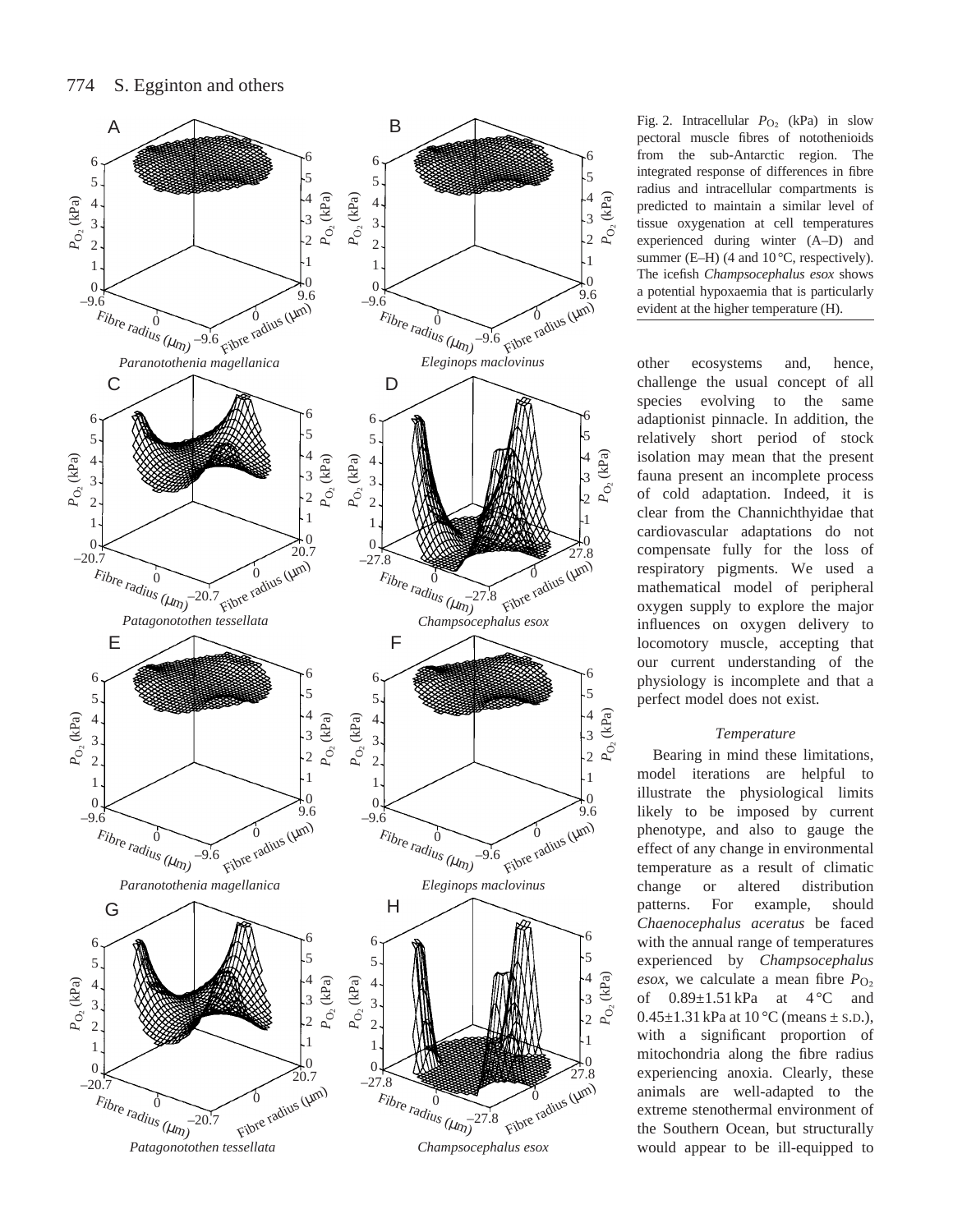

Fig. 3. Calculated intracellular *P*<sub>O</sub><sub>2</sub> (kPa) in slow pectoral muscle fibres of Mediterranean perciform fishes. The integrated response of differences in fibre radius and intracellular compartments is predicted to maintain an unvarying high level of tissue oxygenation at a cell temperature of 20 °C.

cope with any perturbation in temperature, indicating a loss of plasticity. The environmental temperature in the Beagle Channel ranges from  $4^{\circ}$ C in winter to a maximum of  $10-11^{\circ}$ C in summer. This may be extended by several degrees in both directions in shallow bay waters, and the intertidal nesting species *Patagonotothen tessellata* and *Harpagifer bispinnis* survive extreme diurnal temperature ranges during summer spawning and in persistent cold water while guarding their nests during nocturnal low tides in July and August.

There is evidence for a possible adaptation in peripheral oxygen transport among the Channichthyes, with *Champsocephalus esox* calculated to exhibit a mean intracellular *P*<sub>O2</sub> of 1.43±1.51 kPa (*Kr*=0.4) or 2.36±1.20 kPa (*Kr*=0.5) (means  $\pm$  s.D.) at 0°C, far higher than that predicted for *Chaenocephalus aceratus* at 0 °C. Aerobic muscle performance is likely also to be aided by the presence of ventricular myoglobin in some channicthyid species (Acierno et al., 1997). In *Champsocephalus esox*, the ventricular muscle has an orangepink appearance (J. Calvo, personal observation) that may indicate the presence of myoglobin in this species as well, which would help preserve cardiac output under conditions of metabolic stress, although it may simply reflect cytochrome colour. One captive specimen of *Champsocephalus esox* survived 6h of exposure to  $14^{\circ}$ C while maintaining the ability to swim (J. Calvo, personal observation) at this temperature, where intracellular  $P_{\text{O}_2}$  is calculated to average 0.47 kPa, with regions of anoxia. In contrast to the channichthyids, the red-blooded Antarctic notothenioids, including the sluggish *Notothenia coriiceps*, are predicted to show a marked resilience to elevated temperature and, with care, may be gradually acclimated in the laboratory to temperatures experienced by their sub-Antarctic cousins (S. Egginton, unpublished data). For example, *Lepidonotothen nudifrons* would be predicted to decrease mean intracellular  $P<sub>O<sub>2</sub></sub>$  by 75 % when raised from 0 to 20 °C, whereas *Trematomus newnesi* would only have a modest 8 % reduction because of its smaller fibre size (Table 2).

## *Fibre cross-sectional area*

As suggested by the model, fibre radius, representing the

distance over which intracellular diffusion must take place, has a major influence on calculated intracellular oxygen tension. From the Krogh model, the relationship between  $P_{\text{O}_2}$  and fibre cross-sectional area is much more linear than that between  $P_{\text{O}_2}$ and fibre radius; a fivefold increase in area is equivalent to a 124 % increase in radius. Using the appropriate capillary radius and *Kr* value, the very large radius of slow fibres in channichthyid muscle probably represents an upper limit to adequate oxygenation; if the fibre size were similar to that found in nototheniids, there would be a substantial increase in calculated  $P_{\text{O}_2}$  (to 3.13±0.99 kPa). Indeed, mean  $P_{\text{O}_2}$  varies directly with fibre size, such that a change in fibre area of 50 % would lead to an approximately fourfold difference in calculated oxygen tension. Fibre size normally varies directly with body size. Most of the fish studied were relatively small specimens, e.g. in *Patagonotothen tessellata*, the maximum diameter of slow fibres was approximately  $100 \mu m$ , whereas fast fibres reach a diameter of  $600 \mu m$ , while the icefishes were relatively large compared with the other species examined.

Table 2. *Projected oxygenation of pectoral skeletal muscle fibres with homogeneous composition in Antarctic nototheniids at different temperatures*

|                          | $\cdot$             |                           |                                      |
|--------------------------|---------------------|---------------------------|--------------------------------------|
| <b>Species</b>           | Temperature<br>(°C) | $P_{\text{O}_2}$<br>(kPa) | Minimum<br>$P_{\text{O}_2}$<br>(kPa) |
| Trematomus newnesi       | 0                   | $5.78 \pm 0.10$           | 5.63                                 |
| Lepidonotothen nudifrons | 0                   | $4.30 \pm 0.54$           | 3.60                                 |
| <i>T. newnesi</i>        | 4                   | $5.75 \pm 0.11$           | 5.59                                 |
| L. nudifrons             | 4                   | $4.11 \pm 0.60$           | 3.35                                 |
| <i>T. newnesi</i>        | 10                  | $5.63+0.16$               | 5.38                                 |
| L. nudifrons             | 10                  | $3.15 \pm 0.91$           | 1.98                                 |
| T. newnesi               | 20                  | $5.32 \pm 0.29$           | 4.86                                 |
| L. nudifrons             | 20                  | $1.03 \pm 1.47$           | 0                                    |

Input variables: fibre radius, 22.8 µm; capillary radius, 3.1 µm; Krogh's diffusion coefficient (*kr*)=0.4; mitochondrial volume density, *V*v(mit,f) and capillary-to-fibre ratio, C:F, as in Table 1. Values are means  $\pm$  s.D. (*N*=961 grid points).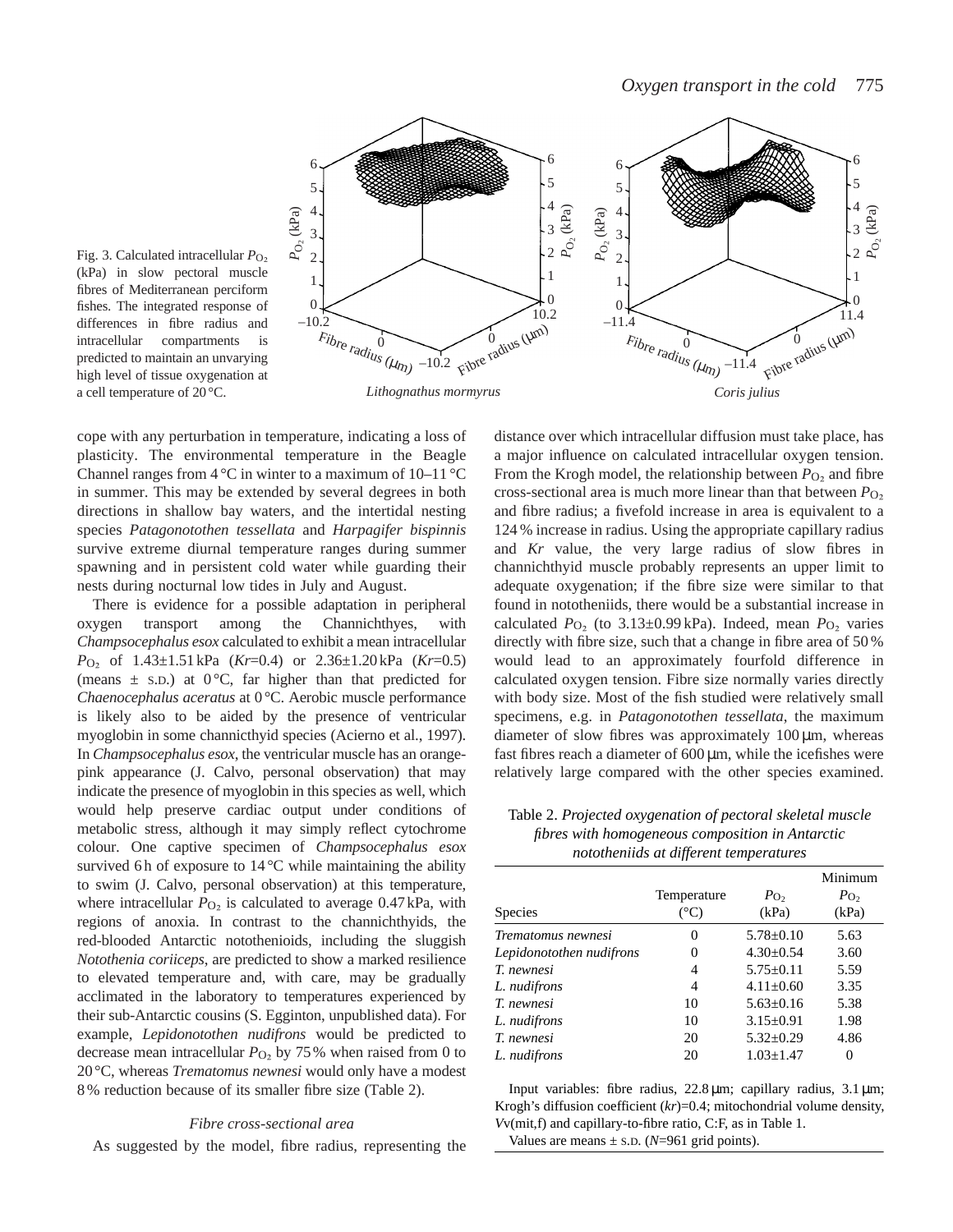

Fig. 4. (A) Influence of Krogh's diffusion coefficient on the calculated mean (squares) and minimum (circles) fibre  $P_{\text{O}_2}$ . Arrowheads point to the values derived for nototheniid (left) and channichthyid (right) muscle protein concentrations. (B) Influence of capillary radius on intracellular oxygen tension. Right arrowhead, icefish vessels; left arrowhead, nototheniid vessels. (C) Influence of fibre radius on oxygenation. Right arrowhead, icefish fibres; left arrowhead, nototheniid fibres.

Large fibre diameter is a function of notothenioid fishes in general, rather than of icefishes, and many of the differences observed may be a function of body size. This relationship between fibre cross-sectional area and mean  $P_{\text{O}_2}$  was found irrespective of species or geographical zone/environmental temperature at which the notothenioids live and is maintained if the variation in *V*v(mit,f) among species is normalised by



Fig. 5. (A) The relationship between calculated mean fibre  $P_{\text{O}_2}$  and fibre cross-sectional area ( $\mu$ m<sup>2</sup>) for notothenioids living at 0–20 °C; the overall regression (not plotted) is  $P_{\text{O}_2}$ =6.31–0.002(fibre area) ( $r^2$ =0.97). (B) The relationship between calculated mean fibre  $P_{\text{O}_2}$ and total mitochondrial volume per unit length of fibre, *V*(mit,f), is *V*(mit,f)=*V*v(mit,f)(fibre area), where *V*(mit,f) is mitochondrial volume density, for notothenioids living at 0–20 °C; the overall regression (not plotted) is  $P_{\text{O}_2}$ =5.74–0.004*V*(mit,f) ( $r^2$ =0.94).

calculating the total mitochondrial volume per unit fibre length (Fig. 5).

Increasing fibre girth may be a secondary effect of the differences in habitat temperature during development as a result of the protracted larval stage of the Antarctic species, which can be extended over most of the winter, spring and summer months (Kock, 1992). The majority of Antarctic and sub-Antarctic notothenioids show an unusual pattern of muscle growth characterised by limited fibre recruitment, resulting in slow and fast fibre diameters in excess of 60 and 550 µm, respectively (Fernandez et al., 2000). However, it is likely that the presence of large-diameter fibres has a phylogenetic explanation and simply reflects a limitation on fibre recruitment in these species rather than some specific adaptation to life in cold waters (I. A. Johnston, unpublished results). There is taxonomic variation in fibre number, with *Eleginops maclovinus* only having one-fifth of the number of fibres of a salmon of the same body size but 10 times more fibres than other species in the family Notothenidae that can reach the same body size (I. A. Johnston, unpublished observations). It may be that low temperature is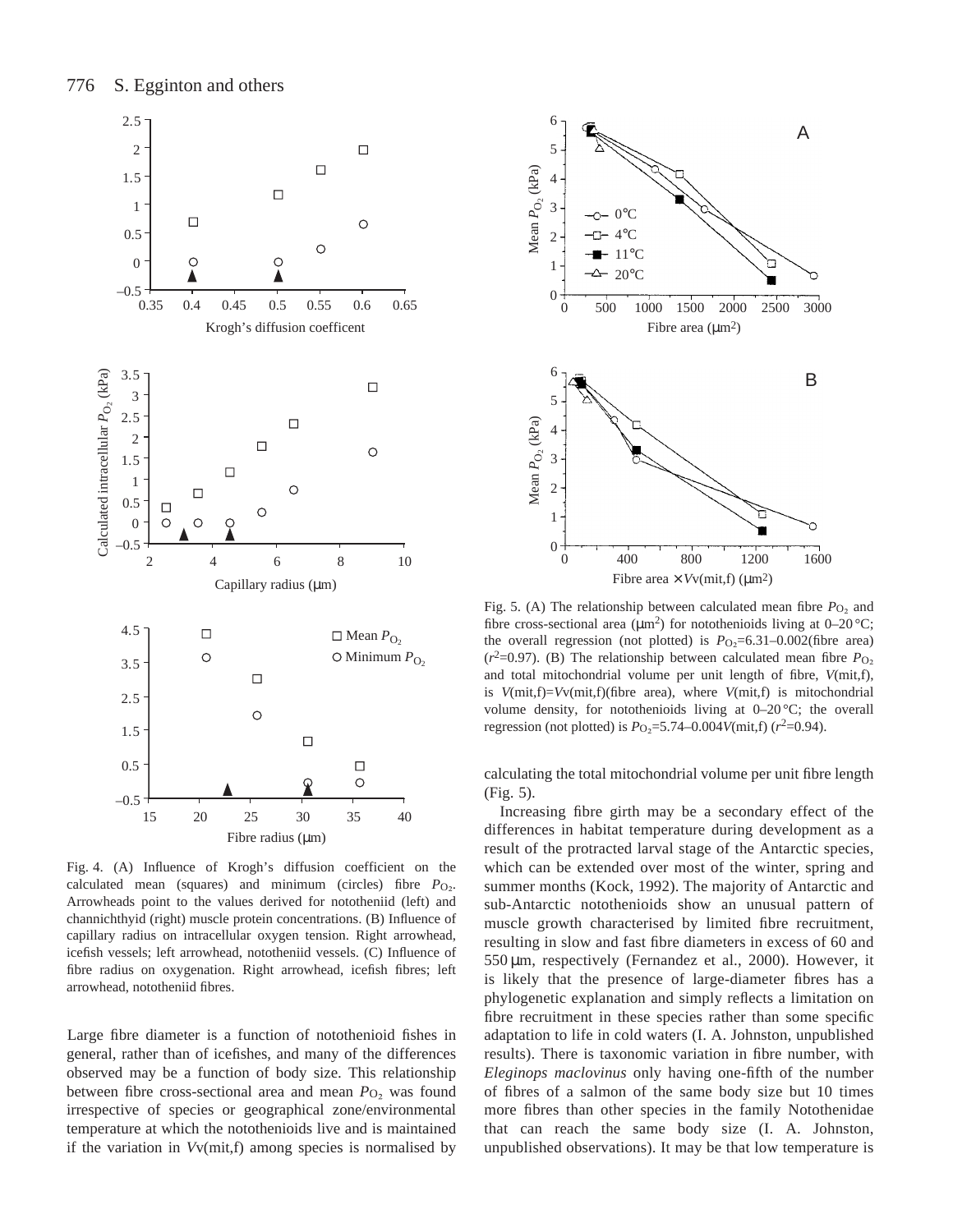

Fig. 6. The relative influence of cell temperature (A) and fibre radius (B) on calculated oxygen tensions in *Chaenocephalus aceratus*. Circles, mean fibre  $P_{\text{O}_2}$ ; plus signs,  $P_{\text{O}_2}$  standard deviation; triangles, minimum fibre  $P_{\text{O}_2}$ . Input variables were as follows: fibre radius 12.5  $\mu$ m (A), temperature 15 °C (B); common variables were Krogh's diffusion coefficient (0.4), the number of capillaries (2), mitochondrial volume density (0.2) and capillary radius (2.1  $\mu$ m).

permissive for large-diameter fibres, i.e. having large fibres may not be a disadvantage and it may help to reduce resting metabolic rate. This may explain the apparent paradox of large fibres under conditions of low diffusivity, suggesting that selection pressure during notothenioid radiation was not primarily directed at maintaining a high intracellular oxygen tension. Nevertheless, this wide range of fibre size is likely to have a direct effect on mean fibre *P*<sub>O2</sub>. At the extreme of large fibres (icefish), calculated  $P_{\text{O}_2}$  was zero at the fibre centre (Fig. 1). This may seem odd because mitochondria are distributed right to the centre of the fibres in this species (Archer and Johnston, 1991); however, this simply means that mitochondria can respire at sub-maximal  $\dot{M}_{O_2}$  and that a proportion would be non-functional at  $\dot{M}_{\text{O}_2\text{max}}$ , thus limiting aerobic power output.

# *Mitochondrial content*

In most vertebrates, the mitochondrial structure and massspecific rate of oxygen consumption appear to be relatively invariant, such that mitochondrial volume varies directly with  $\dot{M}_{\text{O}2}$  (Hoppeler et al., 1987). The model uses a standard value for mitochondrial respiration of  $4.0 \text{ ml} O_2 \text{ ml}^{-1} \text{ min}^{-1}$ , based on studies of whole-muscle  $M_{\text{O}_2}$  at the  $M_{\text{O}_2 \text{max}}$  for individual species (Hoppeler et al., 1987), scaled for the effect of temperature  $(Q_{10}=2)$ . Although a number of studies have suggested there is little effect of acclimation or environmental temperature on mitochondrial structure (Egginton and Sidell, 1989; Johnston et al., 1994), and hence mass-specific  $M_{O_2}$ , recent data suggest that some notothenioids may have an unusually low respiratory capacity (Johnston et al., 1998). In this case, the high value for *V*v(mit,f) may be an inadequate index of fibre oxidative capacity, although whether this is a result of lower cristae density or is compounded by an altered respiratory chain density is unclear.

However, using the 30 % lower cristae surface density reported by Archer and Johnston (1991) to rescale the  $\dot{M}_{O_2}$ in the model makes little qualitative difference to our conclusions because it would result in a twofold higher calculated mean  $P_{\text{O}_2}$  in m. pectoralis, e.g. increasing it to  $2.62\pm1.06$  kPa (mean  $\pm$  s.d.) for the channichthyid at 0 °C. Even if cristae density were 60 % lower than that of nototheniids assumed in these calculations, the mean  $P_{\text{O}_2}$  of *Chaenocephalus aceratus* would still only be the same as that of *Notothenia coriiceps* (3.10±0.91 kPa) (mean ± S.D.) and markedly less than that of the red-blooded notothenioids, which have small diameter fibres. However, it would take a rather modest reduction in  $\dot{M}_{\text{O}_2}$  of only approximately 10% to raise the minimum oxygen tension towards that adequate for unimpeded mitochondrial respiration (0.3 kPa), a likely consequence of a relatively low specific activity of citrate synthase in these animals (S. Egginton, S. Skilbeck and S. Cordiner, in preparation).

# *Diffusion constant*

We have compiled data on the fine structure of slow muscle fibres from the locomotory muscle of perciform species inhabiting a wide range of environmental temperatures and examined the consequences for intracellular oxygen delivery. While the major determinants of tissue oxygen tension are the capillary supply and intracellular diffusion distance, other factors such as the composition of the cytosol may play a modifying role in the diffusivity of oxygen (Hoofd and Egginton, 1997). For example, the value for Krogh's diffusion constant relative to water normally used is based on a nominal cell protein concentration of  $30 \,\text{mg}\,\text{ml}^{-1}$ , whereas we have found significantly lower values for trunk muscle protein concentration in channichthyids (N. M. Whiteley and S. Egginton, unpublished data). It is calculated that, in pectoral muscle fibres of *Chaenocephalus aceratus*, this difference may significantly increase *Kr* and hence lead to a potentially higher mean  $P_{\text{O}_2}$  than that predicted using the standard input variables. Although the value of *Kr*=0.5 used in the present study may be conservative, for the minimum  $P_{\text{O}_2}$  to be increased above zero would require a more watery muscle than is actually found.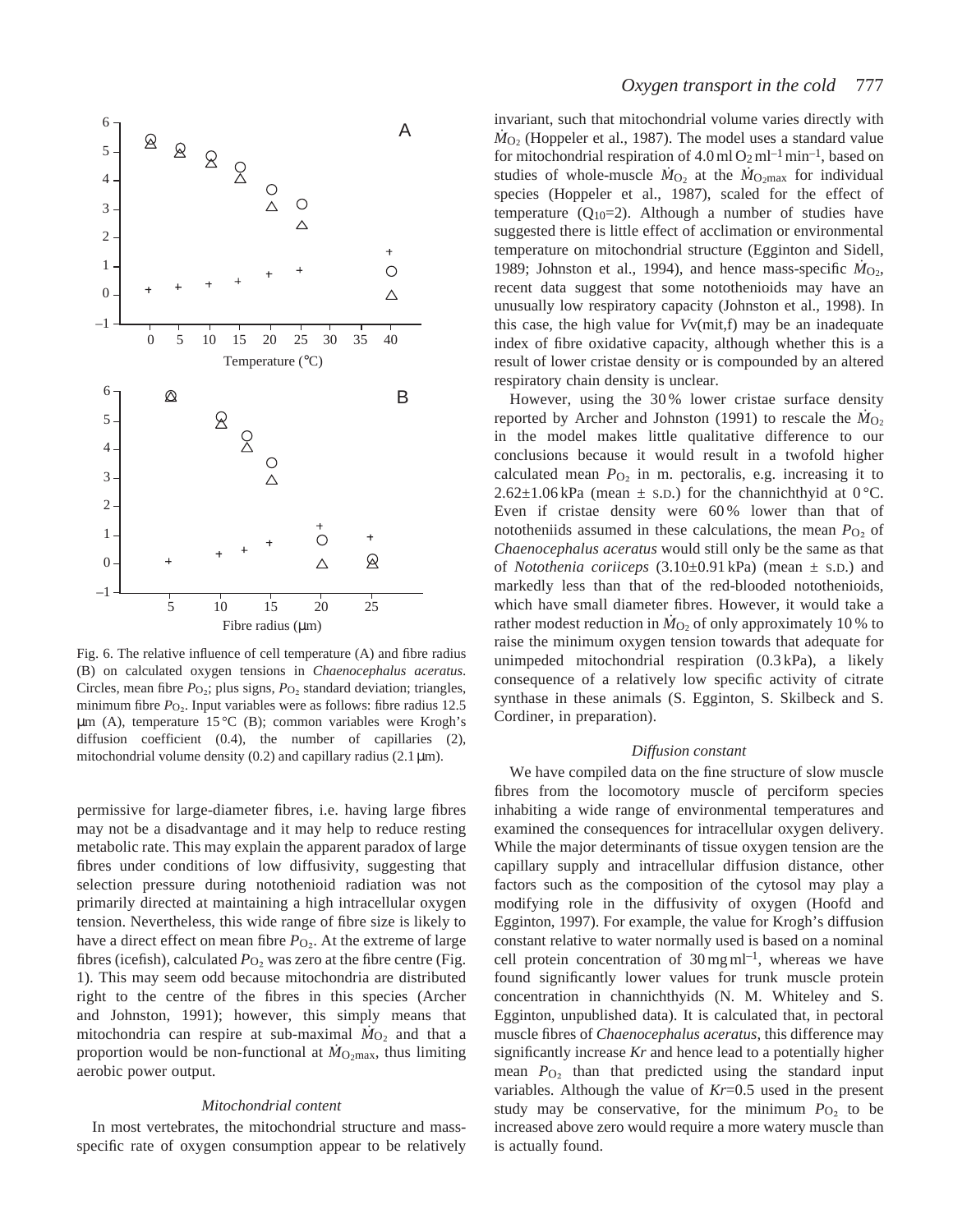#### 778 S. Egginton and others

# *Fibre composition*

Changes in fibre composition that occur during cold acclimation which may affect the intracellular flux of oxygen include increased lipid and mitochondrial content (Egginton and Sidell, 1989). Because oxygen solubility is higher in lipid than in aqueous solution, and the diffusion coefficient for oxygen was unaltered by acclimation, the calculated diffusion constant is greater in cold- than in warm-acclimated fish (Desaulniers et al., 1996; Hoofd and Egginton, 1997). However, in the notothenioid species we examined, the lipid content was relatively low, suggesting that other structural parameters may play a limiting role. The influence of mitochondrial content has been discussed previously. In addition, as the model uses assumptions designed to examine the capacity for oxygen transport to tissue, any deviations from optimal conditions will clearly reduce the apparent efficiency of the process. For example, the model assumes a homogeneous cytoplasmic composition in each domain, whereas in reality both capillary supply and mitochondrial distribution are often quite heterogeneous *in vivo*, leading to some impairment of supply on the basis of simple diffusion. This is particularly the case for the distribution of intracellular membranes, and the permeability to oxygen is therefore likely to be particularly heterogeneous.

Membranes are unlikely to be oxygen barriers, but may restrict the intracellular distribution of myoglobin and lipid. However, any reticulum of lipid-rich structures such as the sarcoplasmic reticulum or ribbons of mitochondria may act as low-resistance conduits for intracellular flux of oxygen (Longmuir, 1980). Although the model is unable to incorporate such structural heterogeneity, we can estimate the likely influence that different cellular organisation may have. For example, values for intracellular *P*<sub>O2</sub> in *Notothenia coriiceps* based on normalised data (Table 3) but at 0 °C were  $3.29\pm0.79$  and  $2.30\,\text{kPa}$  (mean  $\pm$  s.D. and minimum), which would be reduced to 3.21±0.80 and 2.42 kPa, respectively, if the mitochondria were homogeneously distributed between the subsarcolemmal and intermyofibrillar zones across the fibre, to  $3.20\pm0.80$  and  $2.20\,\text{kPa}$  for homogeneous lipid distribution and to  $3.12 \pm 0.81$  and  $2.33 \text{ kPa}$  if both components were homogeneously distributed between the subsarcolemmal and intermyofibrillar zones. The other species were predicted to be affected to a similar degree if these organelles were not distributed in a heterogeneous manner.

## *Capillary radius*

The influence of capillary radius is not usually considered in modelling studies as most vertebrates have a similar vessel bore through which erythrocytes have to deform during tissue perfusion. Our studies have shown, however, that nototheniid vessels are somewhat larger than the norm for vertebrates, while those from channichthyids are considerably larger still. The large bore of icefish vessels has previously been discussed exclusively in terms of its influence on blood

| Table 3. Oxygenation of pectoral skeletal muscle fibres in |
|------------------------------------------------------------|
| perciform fishes from different thermal environments       |
| normalised to similar conditions                           |

|                            |        |                  | Minimum        |
|----------------------------|--------|------------------|----------------|
|                            |        | $P_{\text{O}_2}$ | $P_{\text{O}}$ |
| Species                    | Region | (kPa)            | (kPa)          |
| Trematomus newnesi         | Ant    | $1.43 + 1.31$    | 0              |
| Lepidonotothen nudifrons   | Ant    | $1.16 + 1.35$    | $\Omega$       |
| Notothenia coriiceps       | Ant    | $1.33 + 1.33$    | 0              |
| Chaenocephalus aceratus    | Ant    | $0.45 \pm 1.31$  | $\Omega$       |
| Paranotothenia magellanica | Sub    | $3.24 + 0.84$    | 2.15           |
| Eleginops maclovinus       | Sub    | $2.56 + 1.04$    | 1.23           |
| Patagonotothen tessellata  | Sub    | $2.53 \pm 1.04$  | 1.26           |
| Champsocephalus esox       | Sub    | $2.40 + 1.31$    | 1.06           |
| Lithognathus mormyrus      | Med    | $5.38 \pm 0.18$  | 5.17           |
| Coris julius               | Med    | $4.45+0.45$      | 3.94           |

Ant, Antarctic; Sub, sub-Antarctic; Med, Mediterranean; *Kr*, Krogh's diffusion coefficient.

Input variables: temperature, 10 °C; fibre radius, 22.8 µm; capillary radius, 3.1  $\mu$ m; *Kr*=0.4 for nototheniids and *Kr*=0.5 for channichthyids; mitochondrial volume density, *V*v (mit,f), and capillary-to-fibre ratio, C:F, as in Table 1.

Values are means  $\pm$  s.D. ( $N=961$  grid points).

viscosity (Wells et al., 1990; Egginton and Rankin, 1998). However, across this range of vessel size, the boundary conditions for oxygen efflux are sufficiently different to cause a higher oxygen supply along the larger vessel circumference, leading to a smaller decrease in oxygen tension away from the vessel. At the appropriate capillary radius and permeability values, mean *P*<sub>O2</sub> in channichthyid slow fibres is modest, but it would be dangerously low  $(0.52\pm1.22 \text{ kPa})$  if their capillaries were similar in size to those of the nototheniids. Indeed, for the minimum  $P_{\text{O}_2}$  to be above zero would require a 50 % greater capillary radius, approaching 6  $\mu$ m (in which case, mean  $P_{O_2}$  would be 1.99±1.46 kPa), whereas if capillary radius were half that observed, we predict a fivefold reduction in oxygen tension (to 0.23±0.87 kPa). The model therefore indicates that icefish utilise capillaries of the minimum radius required for efficient oxygen delivery, suggesting that larger-diameter capillaries may incur maintenance costs that impose an upper size limit. We may assume that there is a mechanical cost involved in maintaining a microcirculation of greater bore than that optimised for transport and exchange functions in most other vertebrate groups. Hence, it would appear that the combined influences on peripheral oxygen transport allow icefish to utilise capillaries of a minimum radius commensurate with maintaining the required level of oxidative metabolism.

## *Concluding remarks*

Antarctic notothenioids have large diameter fibres and a high mitochondrial content, which tend to decrease mean  $P_{\text{O}_2}$ . At the maximal fibre  $\dot{M}_{\text{O}_2}$ , capillary supply is unlikely to maintain